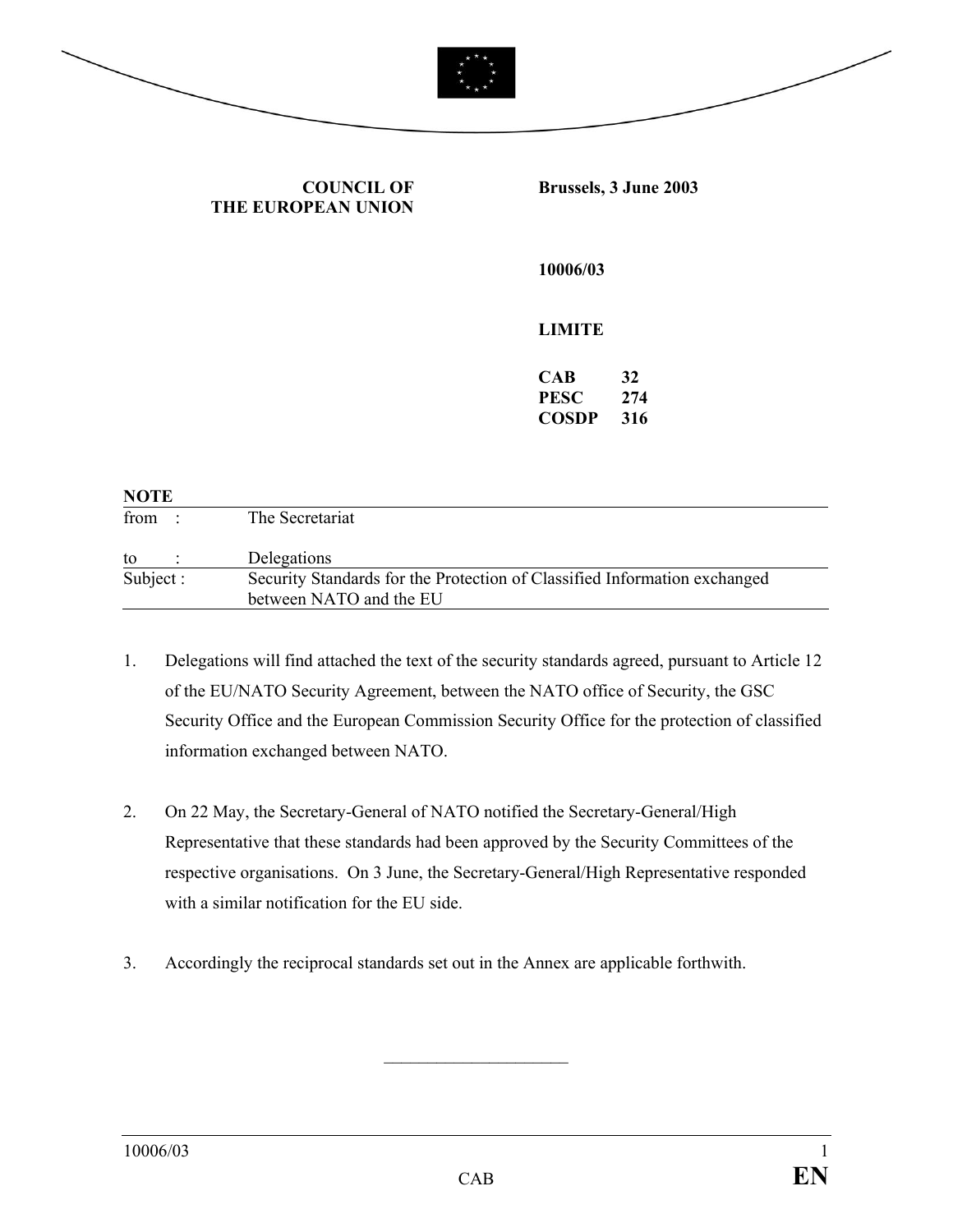#### **SECURITY STANDARDS BETWEEN THE NATO OFFICE OF SECURITY (NOS), THE EU COUNCIL GENERAL SECRETARIAT SECURITY OFFICE (GSCSO) AND THE EUROPEAN COMMISSION SECURITY OFFICE (ECSO) FOR THE PROTECTION OF CLASSIFIED INFORMATION EXCHANGED BETWEEN NATO AND THE EU**

#### **INTRODUCTION**

1. Pursuant to Article 12 of the NATO-EU Security Agreement, reciprocal standards for the protection of classified information exchanged between NATO and the EU are hereby agreed. NOS, the GSCSO and the ECSO are responsible for the implementation and oversight of these standards.

#### **PERSONNEL SECURITY CLEARANCE AND AUTHORISATION FOR ACCESS**

- 2. Subject to Article 5(a) of the NATO/EU Security Agreement, positions which require access to NATO or EU classified information (respectively NCI and EUCI) must be identified. Access to EUCI and NCI will be authorised only for individuals who have a "need-to-know". Furthermore, individuals occupying such positions which require access to information classified at or above NATO CONFIDENTIAL or CONFIDENTIEL UE level must have a 'need-to-know' as well as a valid Personal Security Clearance (PSC) issued in accordance with the relevant provisions contained in the respective security rules of NATO, the General Secretariat of the Council and/or the European Commission.
- 3. The parent National Security Authority (NSA) of the individual concerned is the competent authority responsible for seeing that the necessary security investigations on their nationals/citizens have been carried out in accordance with the respective NATO/EU minimumsecurity standards.
- 4. Before being given access to classified information, all individuals who require access to classified information must be briefed on the protective security regulations relevant to the classification of the information they are to access. Those individuals accessing classified information must be made aware that any breach of the security regulations will result in disciplinary action and/or possible further legal action in accordance with their respective security regulations or provisions.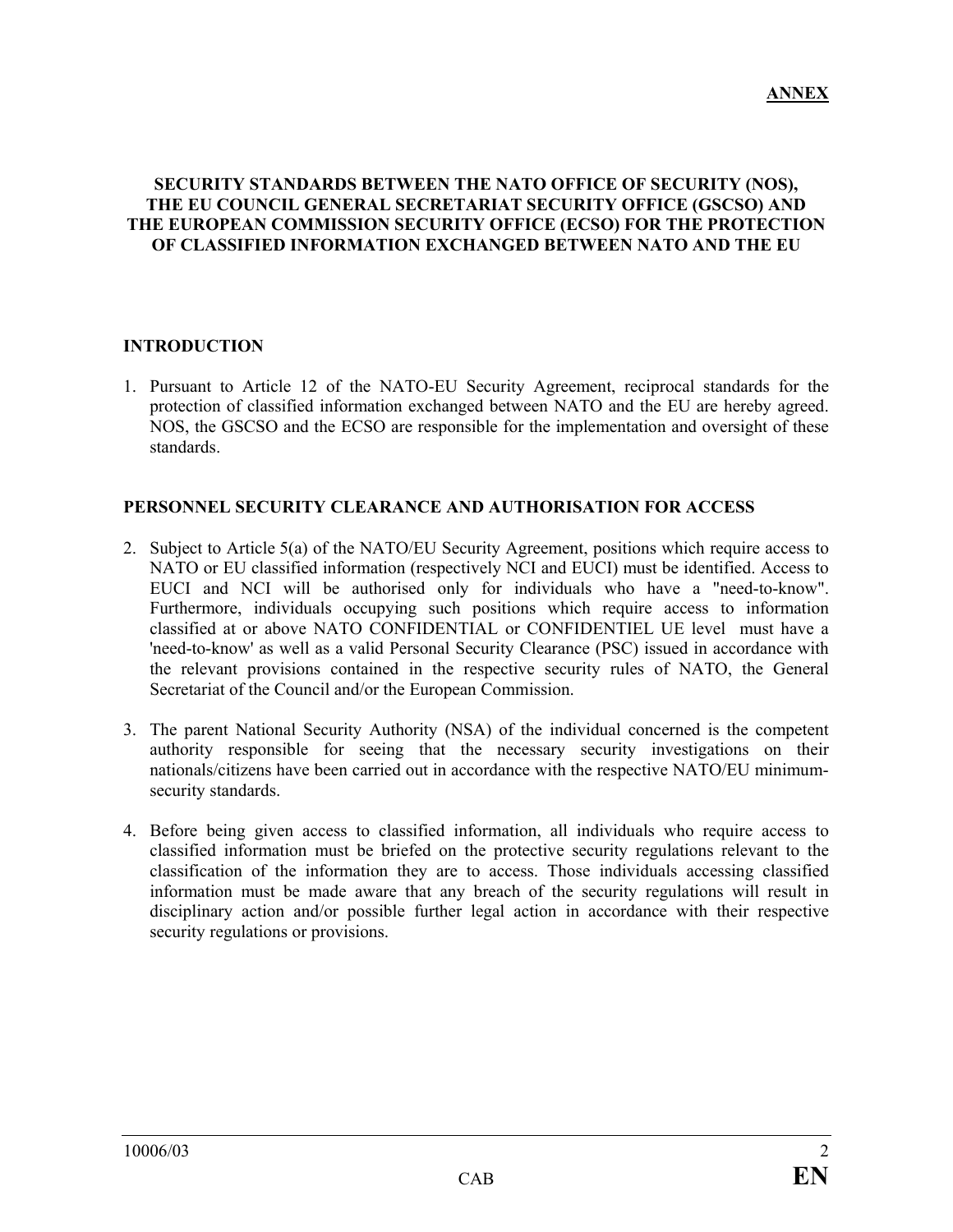## **CLASSIFICATION SYSTEM**

5. Classification markings will be used to indicate the sensitivity of the classified information and thus the security procedures and regulations which will apply for its protection. The classifications and their equivalence are as follows:

| <b>NATO</b>              | EU                           |
|--------------------------|------------------------------|
| NATO RESTRICTED          | <b>RESTREINT UE</b>          |
| NATO CONFIDENTIAL        | <b>CONFIDENTIEL UE</b>       |
| NATO SECRET              | <b>SECRET UE</b>             |
| <b>COSMIC TOP SECRET</b> | EU TOP SECRET/TRES SECRET UE |

The NATO or EU marking in the classification line indicates ownership of the infomation and defines, inter alia, originator rights.

All information originated by one of the Parties and provided to the other(s) shall include an express releasability marking , such as:

#### NATO SECRET RELEASABLE TO THE EU

# SECRET UE RELEASABLE TO NATO

## **REGISTRIES AND THE CONTROL OF CLASSIFIED INFORMATION**

- 6. A registry system is established at NATO, the General Secretariat of the Council and the European Commission for the receipt, dispatch, control and storage of classified information. The EU Council General Secretariat will be the Central Registry for NATO classified information provided to the EU. At each organisation a designated registry will act as the main point of entry and exit for information classified NATO CONFIDENTIAL above or CONFIDENTIEL UE and above, as defined per the respective rules of NATO and the EU. Such registries are established as follows:
	- (a) for NATO: at NATO HQ and SHAPE (for information to be distributed within Allied Command Europe)
	- (b) for the EU: at the EU Council General Secretariat
- 7. Central and sub-Registries will be responsible for:
	- (a) distribution and control of classified information within their respective organisation(s);
	- (b) storage of classified information; and
	- (c) final disposal and/or downgrading and/or declassification of classified information, including the maintenance of destruction certificates for NATO accountable or EU classified information.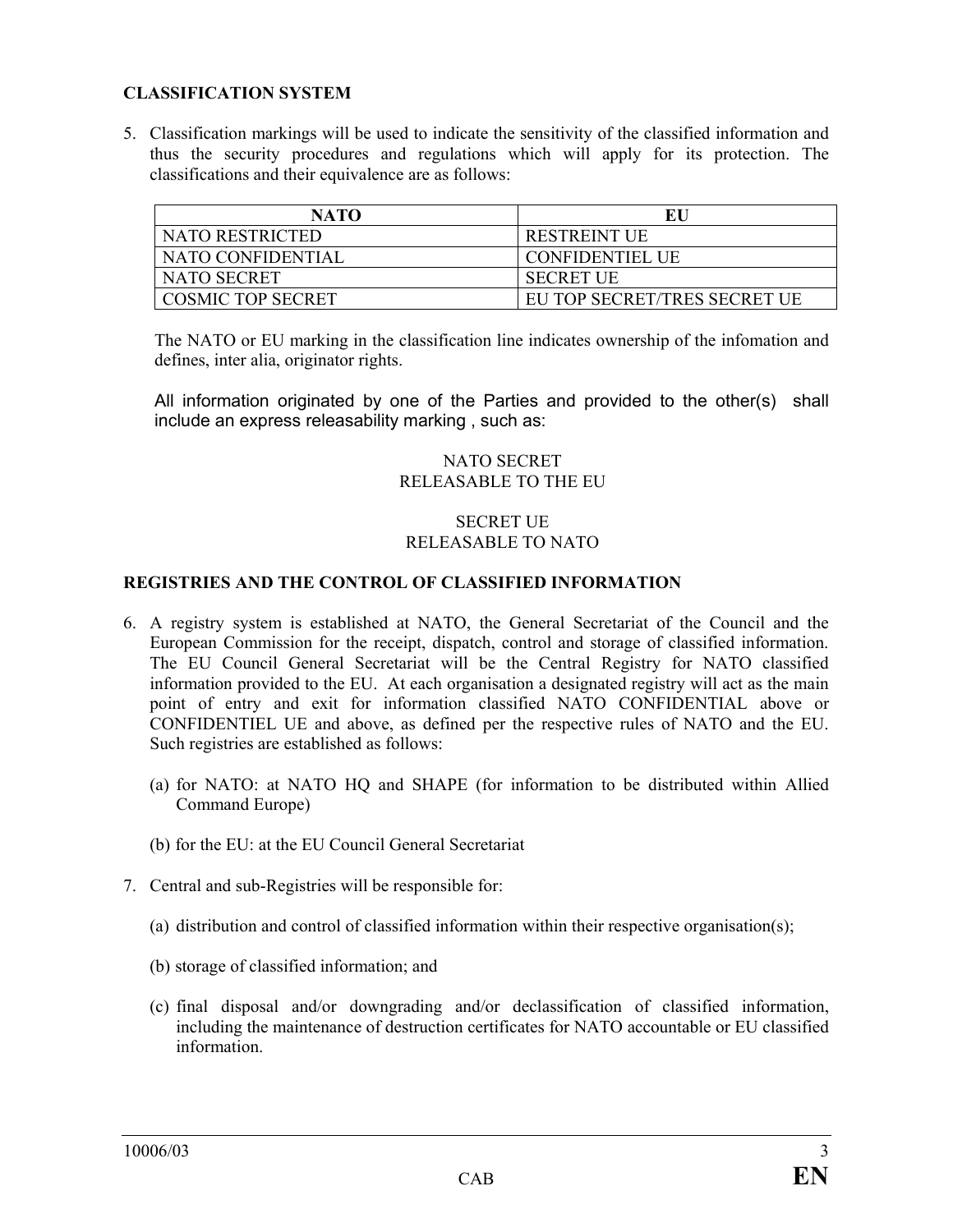- 8. The NOS, the GSCSO and the ECSO will be responsible for the oversight and control of registries within their respective organisation(s) and will inform their counterparts of the establishment/disestablishment of registries containing each other's classified information.
- 9. When exchanging classified information, appropriately cleared couriers will be used by both sides and will be granted, upon presentation of the appropriate security clearance certificate, access badges to the building(s) they need to visit to deliver and collect the documents.

# **ELECTROMAGNETIC TRANSMISSION**

- 10. The electromagnetic transmission of classified information between NATO and the EU and between the EU and NATO shall be encrypted in accordance with the sender's requirements as outlined in its Security Policies or Regulations.
- 11. Crypto equipment employed for communications between NATO and the EU must have been certified by the appropriate authority of one of the States designated under Article 5a of the Security Agreement if the level of the information is CONFIDENTIAL or below. When the equipment is intended for the transmission of information classified SECRET and above, it must have been evaluated and approved in accordance with NATO or EU policies or regulations.

## **BREACHES OR COMPROMISES OF SECURITY**

- 12. Whenever a breach/compromise of security affecting information classified NATO CONFIDENTIAL/CONFIDENTIEL UE or above is discovered or suspected:
	- a) a report giving details of the breach/compromise must be sent:
		- i) by the GSCSO or ECSO to the NOS, for NCI;
		- ii) by the NOS to the GSCSO or ECSO, as appropriate, for EUCI;
	- b) an investigation into the circumstances of the breach/compromise must be made. When completed, a full report must be submitted to the office to which the initial report was addressed. At the conclusion of the investigation, remedial or corrective action, where appropriate, must be taken.
- 13. For information classified NATO RESTRICTED or RESTREINT UE breach/compromises of security need to be reported only when they present unusual features and/or when it is assessed that actual damage resulted from the breach/compromise in accordance with the respective NATO and EU security regulations.